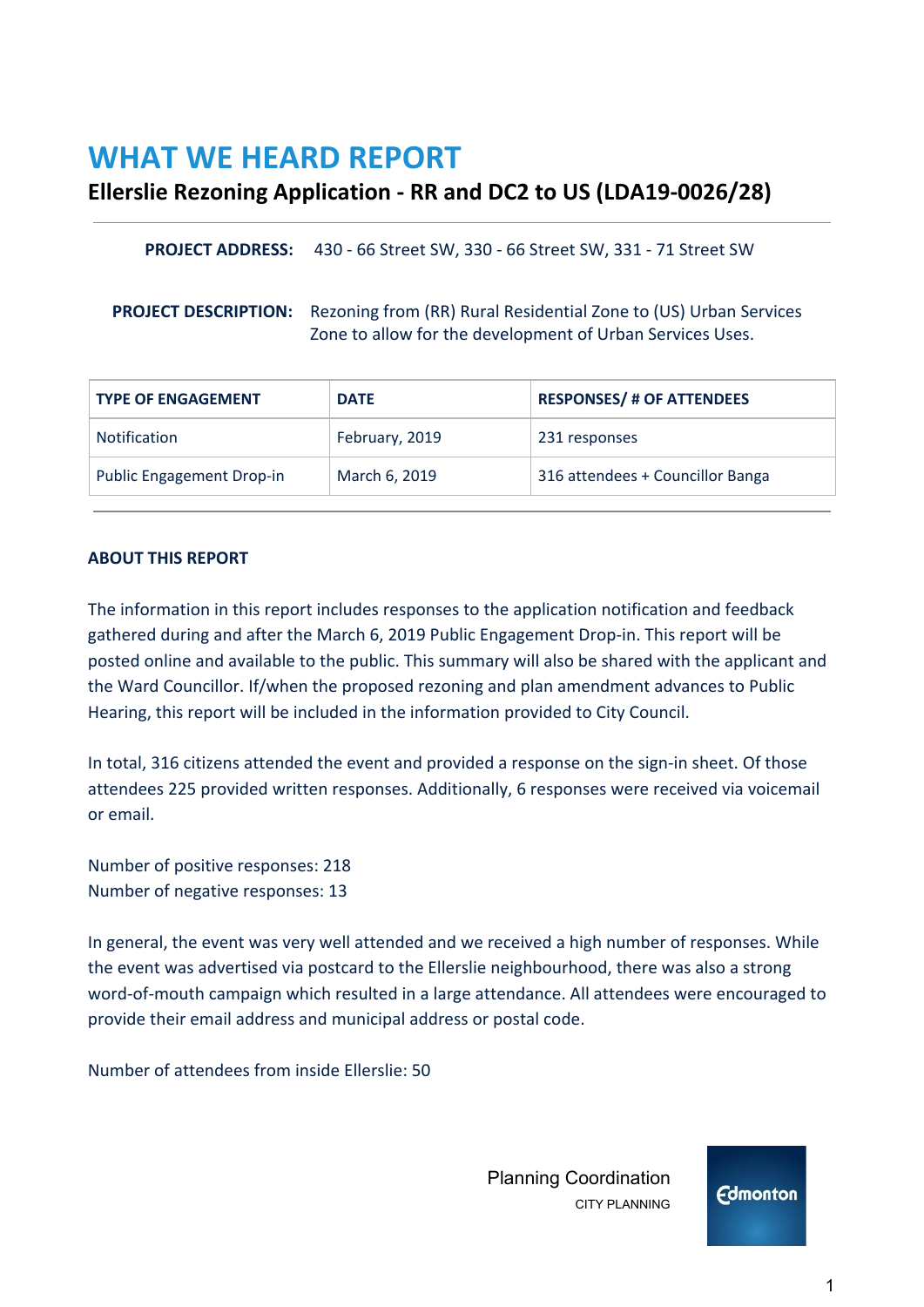Number of attendees from outside Ellerslie: 231 No postal code provided: 35

# **MEETING FORMAT**

The public engagement meeting format was an open house where attendees were able to view display boards with project information and ask questions of City Staff and the applicant. Participants were invited to share their written feedback. The comments & questions we received are summarized by main themes below.

## **WHAT WE HEARD**

The concerns heard were:

- **Traffic/Parking**  For many residents, it was felt that an increase in development will further negatively impact congestion on 66 street. These residents expressed concern that the roadway is currently too constrained and that a road-widening should occur prior to any further development.
- **Pedestrian Safety** There was a concern that the increase in vehicular traffic would impact the safety of the area for pedestrians. This was of particular concern of the students in the adjacent school sites.
- **Zoning** Several residents expressed that the zoning should remain as is. Other respondents felt that there could be a better land use in place such as medium density residential.
- **Development Potential** One resident was concerned that ignoring the rest of the properties in the special study area would leave them behind and not allow for full development of the larger Wernerville area.

Overall, the number of positive responses firmly outweighed the negative responses. Nearly all positive responses were contributing to a uniform message that the proposed zoning and plan amendments would benefit the community and the city at large.

## **QUESTIONS WE HEARD (with answers from the File Planner)**

● What is the Wernerville County Residential Special Study Area and why does it exist?

 Planning Coordination CITY PLANNING

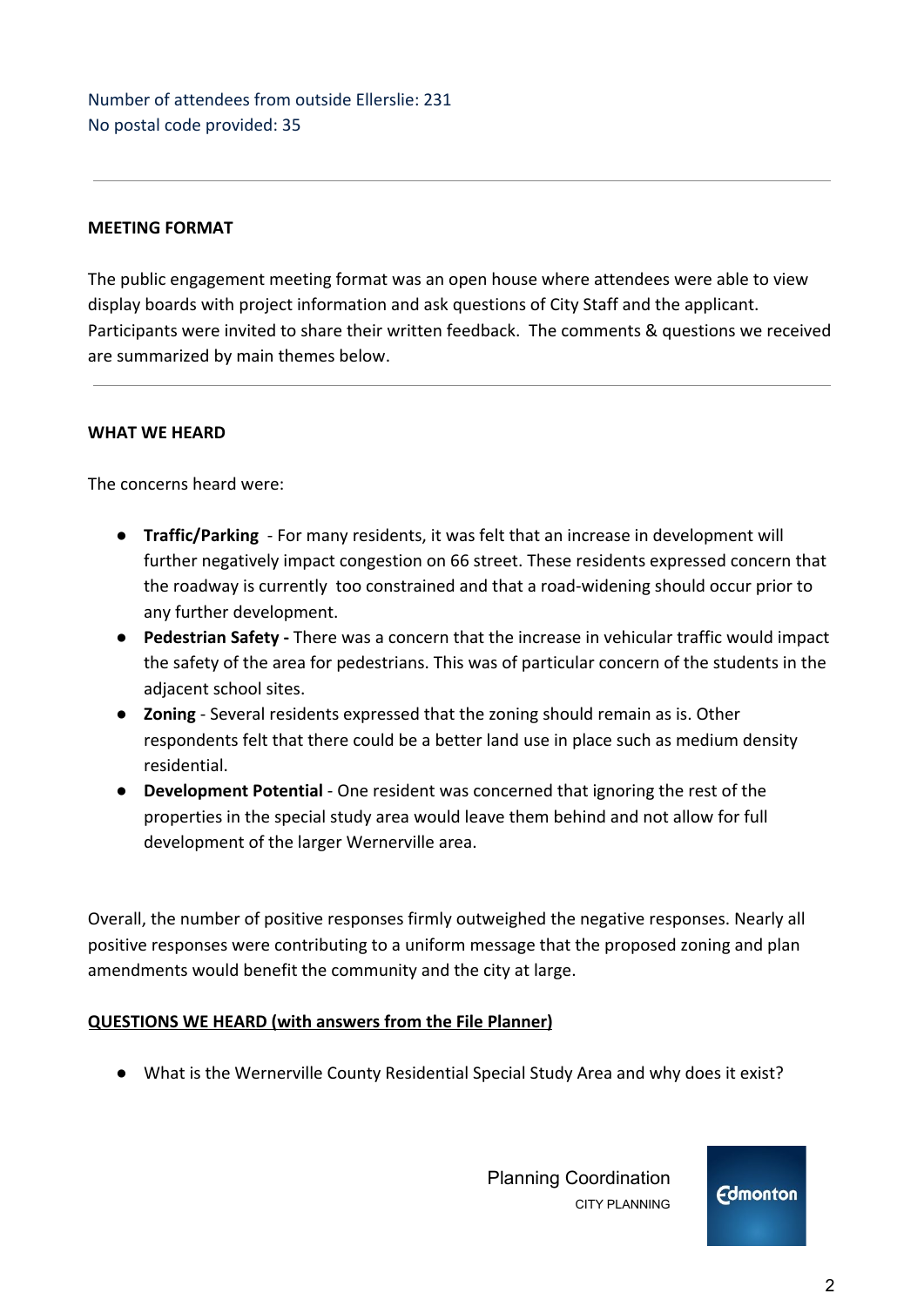- $\circ$  The Special Study Area is a place-holder designation in the ASP that dictates further study is needed prior to redevelopment. At the time that the original Plan was approved, it was thought that this area would be developed to an urban standard in the future but the technical studies to support this were not prepared because of the fragmented land ownership. At this time, there still have not been any technical studies or plans prepared for this larger area.
- Typically in a Special Study Area development is not allowed to proceed until these studies have been completed and a land use plan at the NSP level has been created to guide and direct the future development of the lands in a comprehensive and efficient manner. Though since quite a large amount of time has elapsed since the creation of the ASP, the applicants are proposing an alternative process.
- How will the Plan Amendments affect the Wernerville Country Residential Special Study Area?
	- $\circ$  The plan amendments are intended to bring the Special Area into the planning framework at the neighbourhood level. The designation of 'special study area' will remain and in general, the land uses are anticipated to remain unless further action is taken by the local property owners.
	- The special study area is proposed to be introduced into the Ellerslie NSP as it is the most natural fit with regards to existing neighbourhood boundaries.
- Is there a guarantee that a religious assembly will be built?
	- The US Zone is a "standard zone" within the Zoning Bylaw. Therefore, there is no guarantee at this time that a religious assembly will be built. The full list of uses in the (US) Urban Services Zone are being proposed.
- How will the lots be provided sewer and sanitary services?
	- The lots are proposed to have services from 66 Street. A Servicing Report was submitted to the City and is currently under review.
- What is the expected impact on vehicular traffic and parking on the area?
	- The Transportation Review memo indicates that the three proposed developments have three different peak hours (Weekday evenings, Sunday mid-morning and Friday midday) and that peak site demands are anticipated to occur outside of city-wide/commuter peak hours.
	- The Transportation Review memo indicates that the proposed development is not anticipated to significantly impact traffic flows along 66 Street.
	- All new developments will go through a review to ensure that adequate parking is provided on each site. The Zoning Bylaw requires a minimum amount of parking for each development and this will be enforced for future applications.
	- However, at this time the technical documents provided by the applicant are still under review.